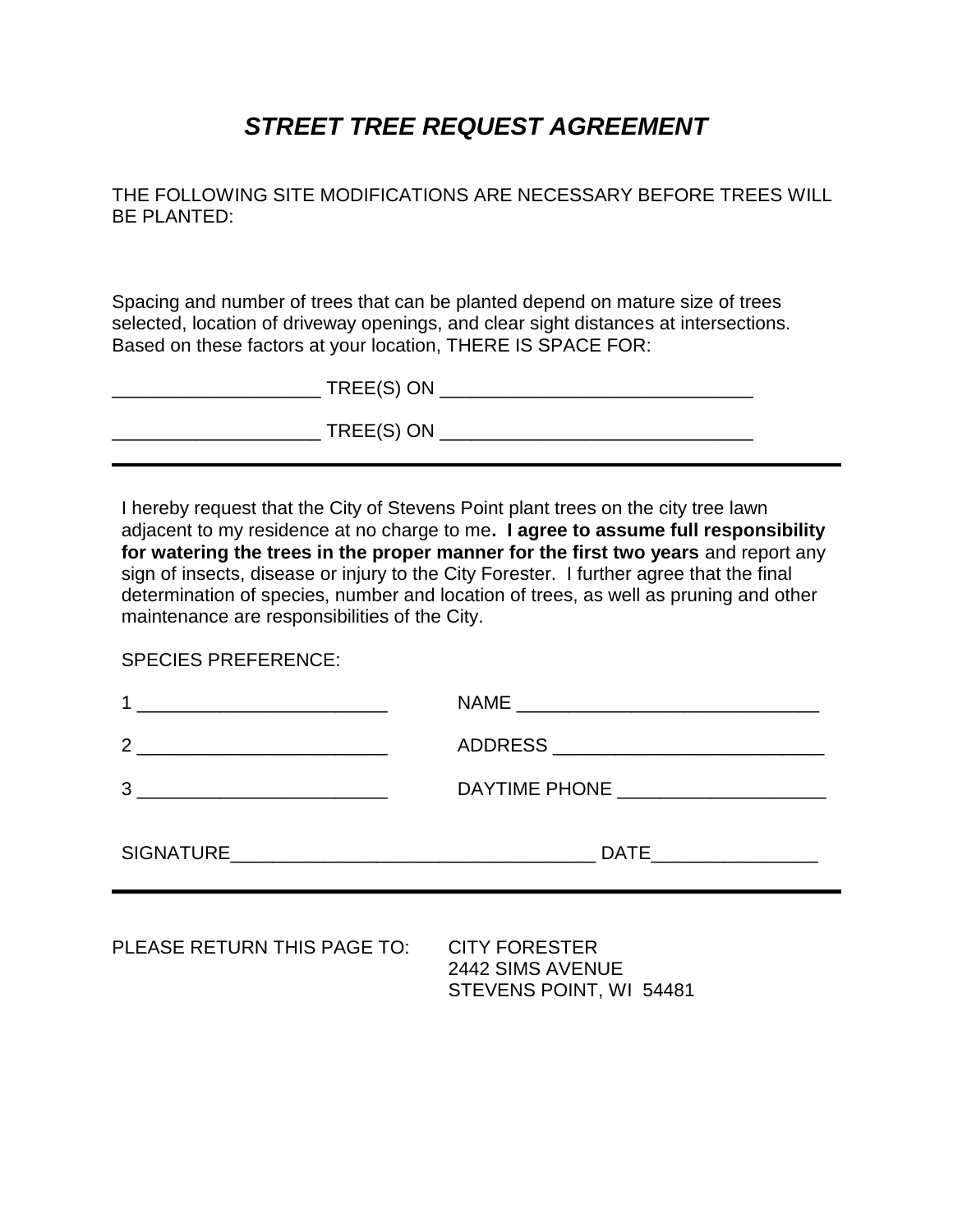

## **CHOOSING THE RIGHT TREE**

Selecting the right trees for our city streets requires some thought. Our severe winters prevent using many trees that have proved successful in more moderate climates. Narrow streets and parkways, overhead wires, narrow setbacks and other nearby trees all limit the size and shape of trees that can be used in a given location. Some trees, though fast growing, are weak wooded or have aggressive root systems that can cause damage, such as heaving sidewalks.

However, even with all these limitations, it is possible to find a suitable tree for most locations. All that is needed is a common sense approach to first evaluating the site conditions, and then selecting from the list those trees that "fit" the site. We want to plant the right tree in the right site. The following is a list of trees that are the most commonly planted by the forestry department.

Because so many people request maple, a word of caution is necessary. To develop a diverse street tree population and thereby minimize the effects of a catastrophe like Dutch elm disease or emerald ash borer in the future, we must not over plant any one kind of tree. This has already happened with maples in some parts of the city. Consequently the planting of maples on the streets will be reduced in the future particularly in those areas with an already high population of maples.

The following list includes trees suitable for street planting in a wide variety of sizes, shapes and aesthetic characteristics. Before a tree is selected, the following is also taken into consideration; site limitations, budgetary constraints, plant availability, and street tree management issues. With that said, we will make every effort to plant your choice given.

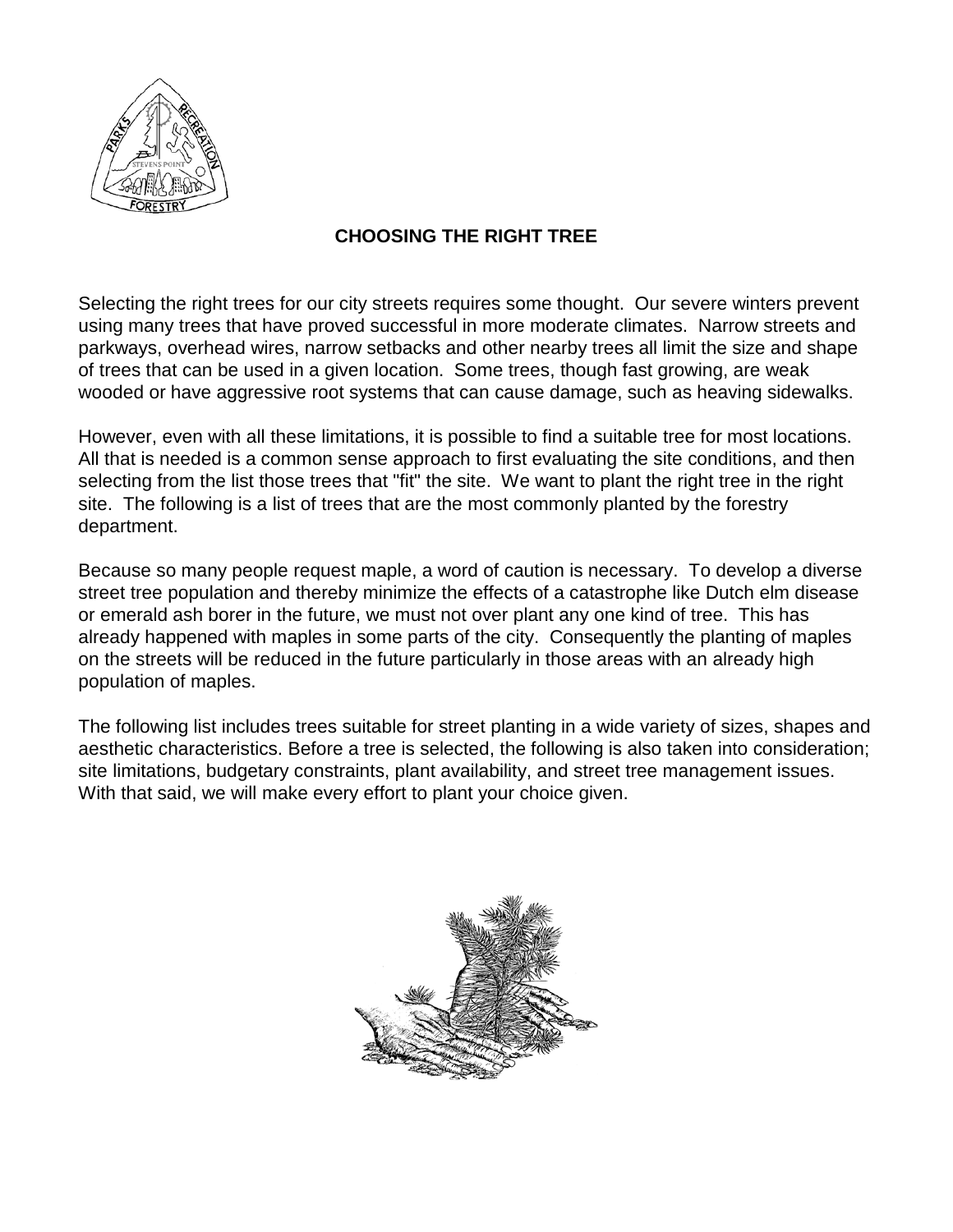## **CITY OF STEVENS POINT PARKS, RECREATION AND FORESTRY DEPARTMENT**

| <b>SPECIES</b>                | <b>NOTES</b>                                                        | <b>GROWTH</b>   |                 |      |
|-------------------------------|---------------------------------------------------------------------|-----------------|-----------------|------|
|                               |                                                                     | Height          | Spread          | Rate |
| <b>Celtis occidentals</b>     | Tolerant of wet and dry soils and adverse climate conditions.       | 40'             | 40'             | Slow |
| Common Hackberry              | Unique bark, broadly globose with ascending branches.               |                 |                 |      |
| Ginkgo biloba                 | Slow-growing unique tree with excellent tolerance of urban          | 60'             | 35'             | Slow |
| Ginkgo                        | conditions, plant only male trees, females have smelly fruit.       |                 |                 |      |
| cv. Autumn's Gold             | Regular shape, excellent golden yellow fall color.                  |                 |                 |      |
| Princeton Sentry              | Best of the upright types, yellow fall color                        |                 |                 |      |
| Gleditsia triacanthos inermis | Fine texture leaf casting filtered shade. Broadly ovate shaped.     | 55'             | 45'             | Med. |
| Thornless Honeylocust         | Small leaves                                                        |                 |                 |      |
|                               |                                                                     |                 |                 |      |
| Cv. Imperial                  | Graceful, spreading branches; few pods. Smaller growing tree.       | 40'             | 40'             |      |
| Shademaster                   | Ascending branches, considered the best by some horticulturists.    |                 |                 |      |
|                               | Vase shaped.                                                        |                 |                 |      |
| Skyline                       | Pyamidal, more upright.                                             |                 |                 |      |
| <b>Gymnocladus</b> dioica     | Interesting tree, and ugly duckling when young. Bark is             | 60'             | 40'             | Slow |
| Kentucky Coffee Tree          | gray/brown w/distinctive curled scales. Some trees have large       |                 |                 |      |
|                               | seed pods. Irregularly ovate shape, provides filtered shade.        |                 |                 |      |
| Quercus bicolor               | Spectacular course texture; drought -tolerant; fall color yellow to | 55'             | 55'             | Med. |
| Swamp White Oak               | red to purple.                                                      |                 |                 |      |
| Quercus rubra                 | Excellent, fast growing street tree when properly grown; tolerant   | $\overline{60}$ | 45'             | Med. |
| Red Oak                       | of deicing salt; intolerant of heavy or poorly drained soils.       |                 |                 |      |
| Quercus x warei 'Long'        | Strong upright branching habit. Tolerates drought, pollution,       | $\overline{50}$ | 25'             | Med. |
| Regal Prince Oak              | restricted root space.                                              |                 |                 |      |
|                               | Uniform narrow shape reliable and suited to restricted spaces.      |                 |                 |      |
| Tilia americana               | Makes handsome street tree. Use cultivar                            | 50'             | $\overline{45}$ | Med. |
| Basswood                      |                                                                     |                 |                 |      |
| cv. Redmond                   | Urban tolerant. Good tear drop shaped crown. May sucker at base     | 55'             | 30'             |      |
|                               | Densely pyramidal shape                                             |                 |                 |      |
| Sentry                        | Handsome silvery-grey branches. Strong central leader.              | 40'             | 30'             |      |
| Tilia cordata                 | Excellent street tree; tolerates adverse city conditions            | 40'             | 30'             | Med. |
| Littleleaf Linden             |                                                                     |                 |                 |      |
| cv. Greenspire                | Pryamidal; maintains single leader with nice branching habit;       |                 |                 |      |
|                               | widely used.                                                        |                 |                 |      |
| <b>Ulmas americana</b>        | Smooth leaf Elm, emerging leaves are red, glossy dark green at      | 60'             | 45'             | Fast |
| cv. Jefferson                 | maturity. Resistant to Dutch Elm Disease.                           |                 |                 |      |
| Ulmas japonica x U.           | Rich golden yellow fall color with a graceful vase shape. Good      | 70'             | 45'             | Fast |
| Wilsoniana 'Morton"           | insect and disease resistance                                       |                 |                 |      |
| Accolade Elm                  |                                                                     |                 |                 |      |
| <b>Ulmus 'New Horizon''</b>   | Upright, strong branching. Very glossy, dark green foliage.         | 55'             | 45'             | Fast |
| New Horizon                   | Resistant to Dutch Elm Disease.                                     |                 |                 |      |

### **SUGGESTED LARGE STREET TREES**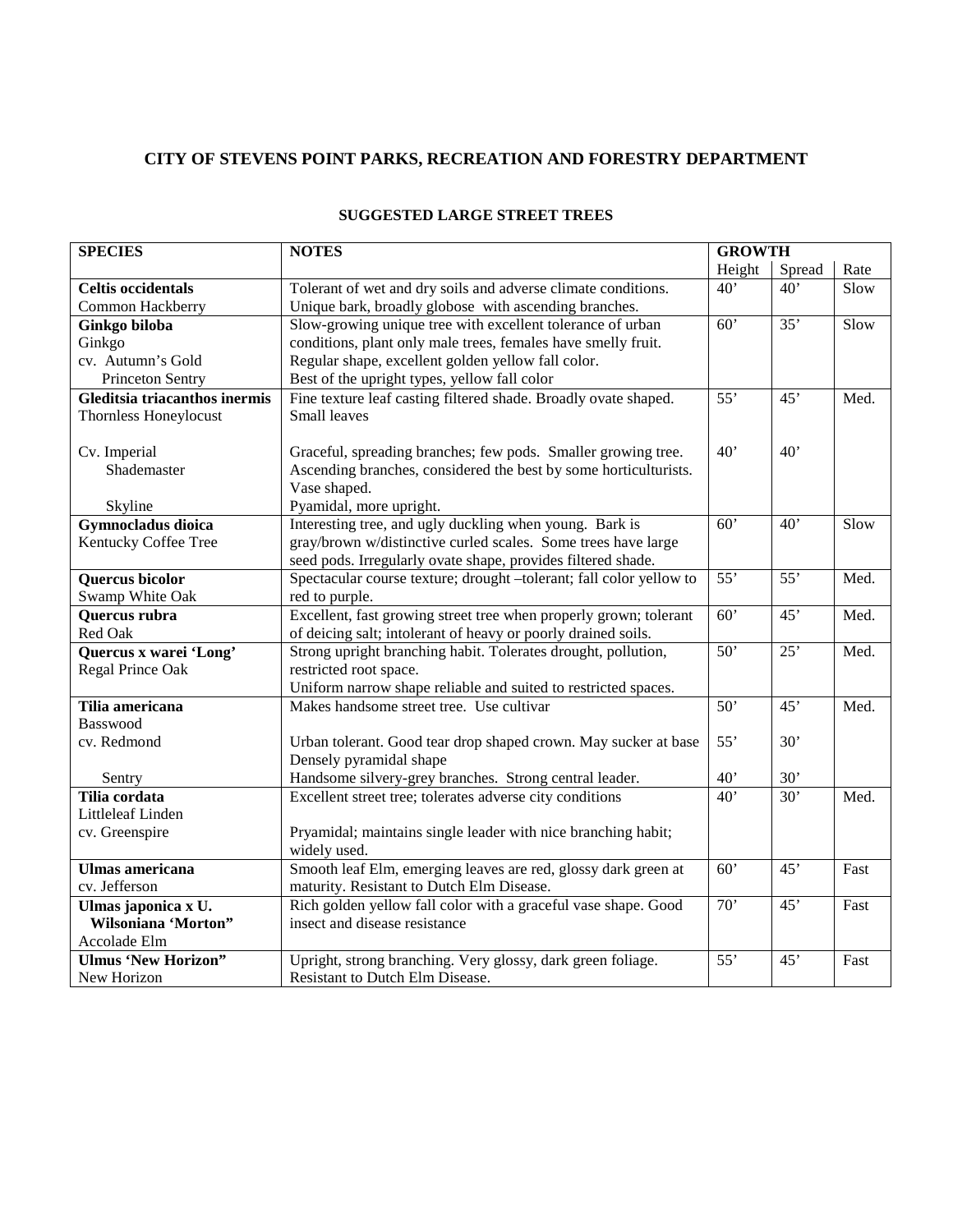#### **SMALL TREES FOR UNDER POWER LINES**

| <b>SPECIES</b>             | <b>NOTES</b>                                                         | <b>GROWTH</b> |        |      |
|----------------------------|----------------------------------------------------------------------|---------------|--------|------|
|                            |                                                                      | Height        | Spread | Rate |
| <b>Acer tataricum</b>      | More upright than Amur maple, not considered invasive. Non-          | 25'           | 20'    | Med. |
| <b>Tatarian Maple</b>      | showy greenish white flower. Winged seed                             |               |        |      |
| Amelanchier x grandiflora  | White flowering, attracts wildlife. Fruit 1/4" green to red then     | 25'           | 25'    | Slow |
| 'Autumn Brilliance'        | purple. Upright form.                                                |               |        |      |
| <b>Autumn Brilliance</b>   |                                                                      |               |        |      |
| Serviceberry               |                                                                      |               |        |      |
| Crataegus crusgalli var.   | White flower, 3/8" brick red fruit. Native to Wisconsin. Broad       | 20'           | 20'    | Slow |
| inermus                    | rounded shape.                                                       |               |        |      |
| <b>Thornless Cockspur</b>  |                                                                      |               |        |      |
| Hawthorn                   |                                                                      |               |        |      |
| <b>Malus</b>               | Shape varies by cultivar.                                            | 25'           | 20'    | Med. |
| <b>Flowering Crabapple</b> |                                                                      |               |        |      |
| cv. Harvest Gold Crabapple | White flower, golden persistent fruit.                               |               |        |      |
| Adirondak                  | Pink buds turn to white flower, upright branched tree.               |               |        |      |
| <b>Red Barron</b>          | Pink flower, red tinged foliage, dark red fruit.                     |               |        |      |
| Pink Spires                | Pink flower, purplish fruit. Upright branches.                       |               |        |      |
| Ostrya virginiana          | Fruit is 1/3" nutlet. Native tree. Salt intolerant, and sensitive to | 30'           | 25'    | Slow |
| Ironwood                   | drought. May not be appropriate under some utility lines.            |               |        |      |
| Prunus maackii             | White flowers, exfoliating bark is golden brown to dark red,         | 30'           | 25'    | Med  |
| Amur Chokecherry           | interesting winter effect.                                           |               |        |      |
| Maackia amurensis          | Tough, slow growing, small scale tree. Attractive white flowers      | 30'           | 20'    | Slow |
| <b>Amur Maackia</b>        | in late summer. Interesting bronze bark                              |               |        |      |
| Syringa reticulata         | Deep green leaves, white flower blooms Small tree form. May          | 20'           | 15'    | Med. |
| Japanese Lilac             | be susceptible to verticilium wilt. Oval shape.                      |               |        |      |
| cv. Ivory Silk             |                                                                      |               |        |      |

"This document was funded in part by an urban forestry grant from the State of Wisconsin, Department of Natural Resources Forestry Program as authorized under s.23.097,Wis.Stat."

> Stevens Point Forestry Department 2442 Sims Avenue Stevens Point, WI 54481 715-346-1532 StevensPoint.com/forestry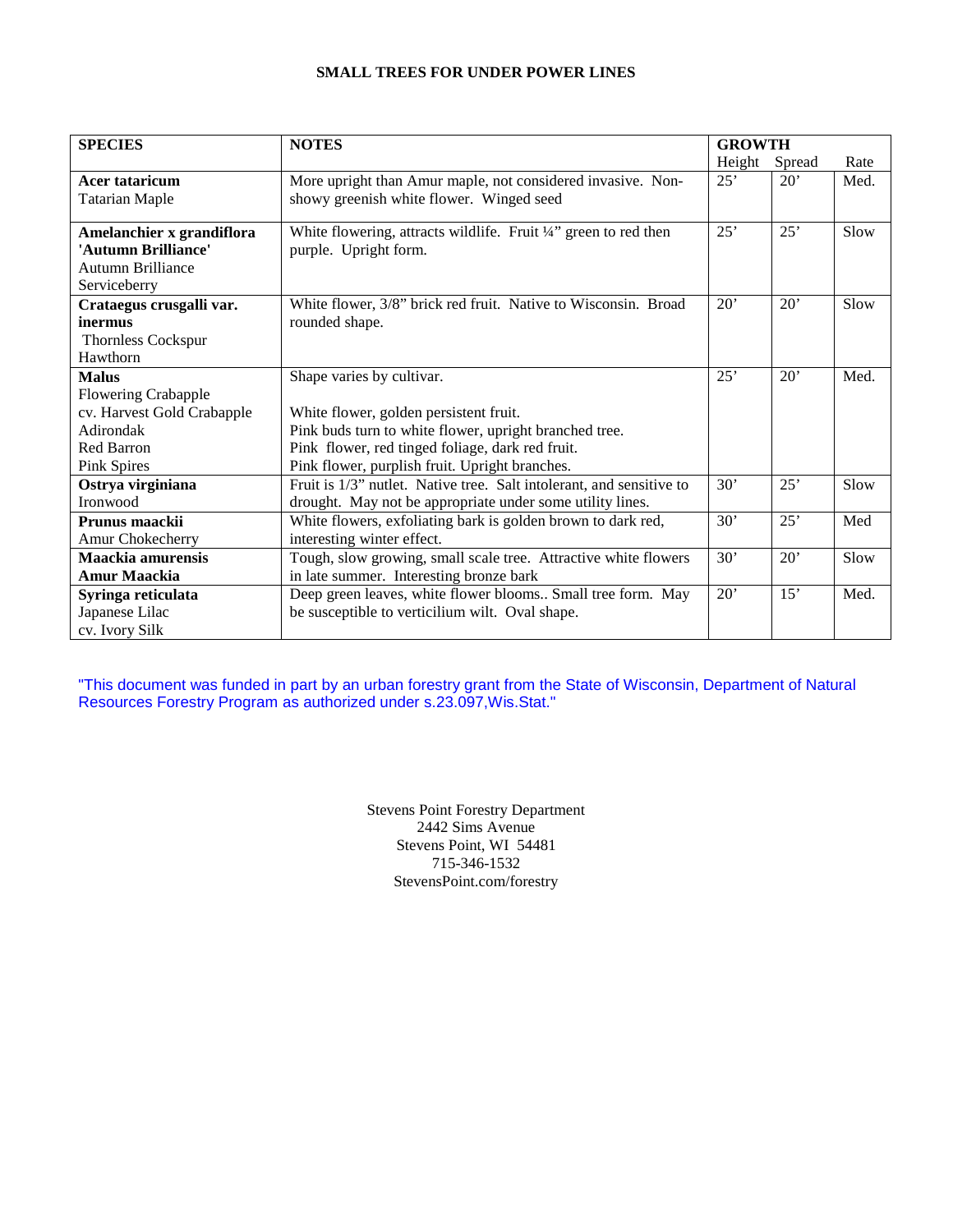

**!! WATERING** - Newly transplanted trees require plenty of moisture until the roots become re-established in the new growing site.

A THOROUGH DEEP SOAKING **twice a week** during normal weather is usually sufficient. **On newly planted trees at least 20 gallons of water per watering is recommended.** Three or more soakings per week will be necessary during extremely hot dry periods and correspondingly fewer in cool wet periods.



Deep soaking, to a depth of about eighteen inches, is emphasized as opposed to more frequent light watering. Water applied with a lawn sprinkler, for example, even though it may be on for hours, only penetrates a few inches into the soil. Besides not getting the moisture into the tree root zone where it is needed, shallow watering tends to draw new root growth up near the surface. Shallow roots are subjected to greater temperature extremes and may conflict with lawns and sidewalks.

Deep soaking is easily accomplished by placing a garden hose at the base of the tree for an hour or so with the water running at a slow trickle. Another method is to fill the mulched depression around the tree until it puddles. Allow a few minutes for it to soak in; then repeat several times.

**!! MULCH** - Mulch is important in the establishment of a new tree - please leave it there! Mulching a newly planted tree (or any new plant) is beneficial in several ways. Besides helping to retain soil moisture in the root zone, it keeps the soil particles loose so water will penetrate rapidly, and also helps retard weed growth. Another important, but not so obvious advantage, is that it provides a "buffer zone" around the tree which, together with the ARBOR GUARD, helps to minimize damage by lawn mowers and weed whips. Remember mulch depth should not be more than 4 inches and should never be in contact with the tree trunk. There should be a distance of at least 3 inches between the trunk and where the mulch begins; this will reduce rodent damage and trunk rot.

Either wood chips or shredded bark mulch is applied at planting time and renewed as needed.

**ARBOR GUARDS** - These are the slotted plastic cylinders placed around the trunk at the base of each tree when planted. They are there to protect the lower trunk from the often fatal injuries caused by lawn mowers and weed whips. They will be adjusted for growth over time and should remain there for several years. Please DO NOT REMOVE them!

**PRUNING** – All pruning is the responsibility of the Stevens Point Forestry Dept. Please call if you have any questions at 346-1532.

# *AVOID HITTING TREE WITH LAWNMOWERS AND WEEDWHIPS*